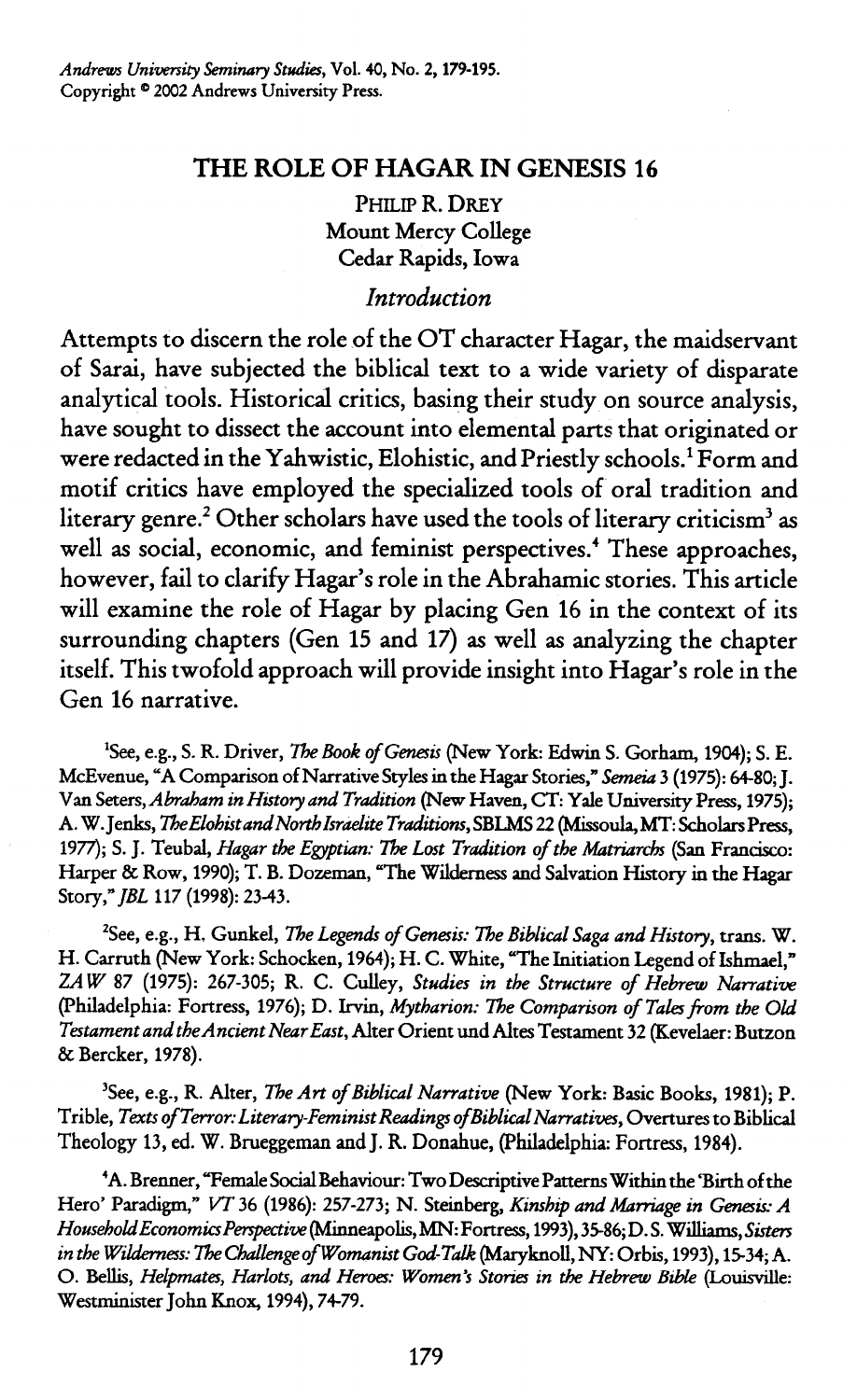## *Genesis 16 in Its Context*

Hagar's story comprises twenty-nine total verses. Four intervening chapters separate the two parts of the account. The first part (Gen 16:1-16) concerns Sarai, the wife of Abram, and her plan for the conception of an heir, Hagar's resulting "arrogance," and her flight (and return). Sarah's discontent over the rivalry between Ishmael and Isaac, the expulsion of Hagar, and her plight in the wilderness dominate the second part (Gen 21:9-21). Even though the story of Hagar is divided into two chapters, our concern lies in her role as recorded in Gen 16, because Gen 21 functions as a confirmation and affirmation of her role in chapter 16.

Genesis 16 is situated between two covenant episodes. Chapter 15 details the first covenant episode between God and Abram. The chapter begins with Abram's concern over the lack of an heir (15:2-3) as well as God's promise of a son and countless descendants (154-6). The chapter ends with the sealing of the covenant. Genesis 17 recounts the second and more explicit covenant. God not only reaffirms Abram's descendants, but also issues a name change (Abram to Abraham). He then binds this new covenant with Abraham and his descendants, adding the promise of the land of Canaan to Abraham's heritage. For Abraham's part, he and his descendants must keep the covenant with the ritual action of circumcision. Chapter 17 ends with the name change of Sarai to Sarah and the circumcision of **all** the males in Abraham's household, including himself and his son Ishmael.

The main issue that concerns the biblical writer in chapters 15 and 17 is covenant, namely offspring and inheritance (land). In Gen 15, Abram is geatly distressed over the lack of a son. God, however, promises him not only one son but countless descendants. In Gen 17, God tells him that he will be a father of many nations, thus extending the new covenant, which now includes the territory of Canaan, to his descendants. These two covenant episodes **are** a determining factor for understanding Hagar's role.

Although Gen 15 emphasizes primarily Abraham and his lack of an offspring, from the outset of Gen 16 the emphasis shifts to Sarai and her lack of an offspring. As Gen 16 tells, through her maidservant Hagar, Sarai obtained an offspring. Following Hagar's conception, discord entered the household, leading to Hagar's flight. Following these events, one would expect Hagar to disappear and the biblical text to resume the story of Abram. However, an angel directs Hagar to return to Sarai. The reason for this lengthy account of an Egyptian maidservant (and also the reason for her role) is intimately attached to the pivotal covenant between God and Abram, pronounced in Gen 15 and reaffirmed and amended in Gen 17. The position of chapter 16 between these two covenant chapters is significant. In chapter 16, the biblical writer portrays how serious the covenants between God and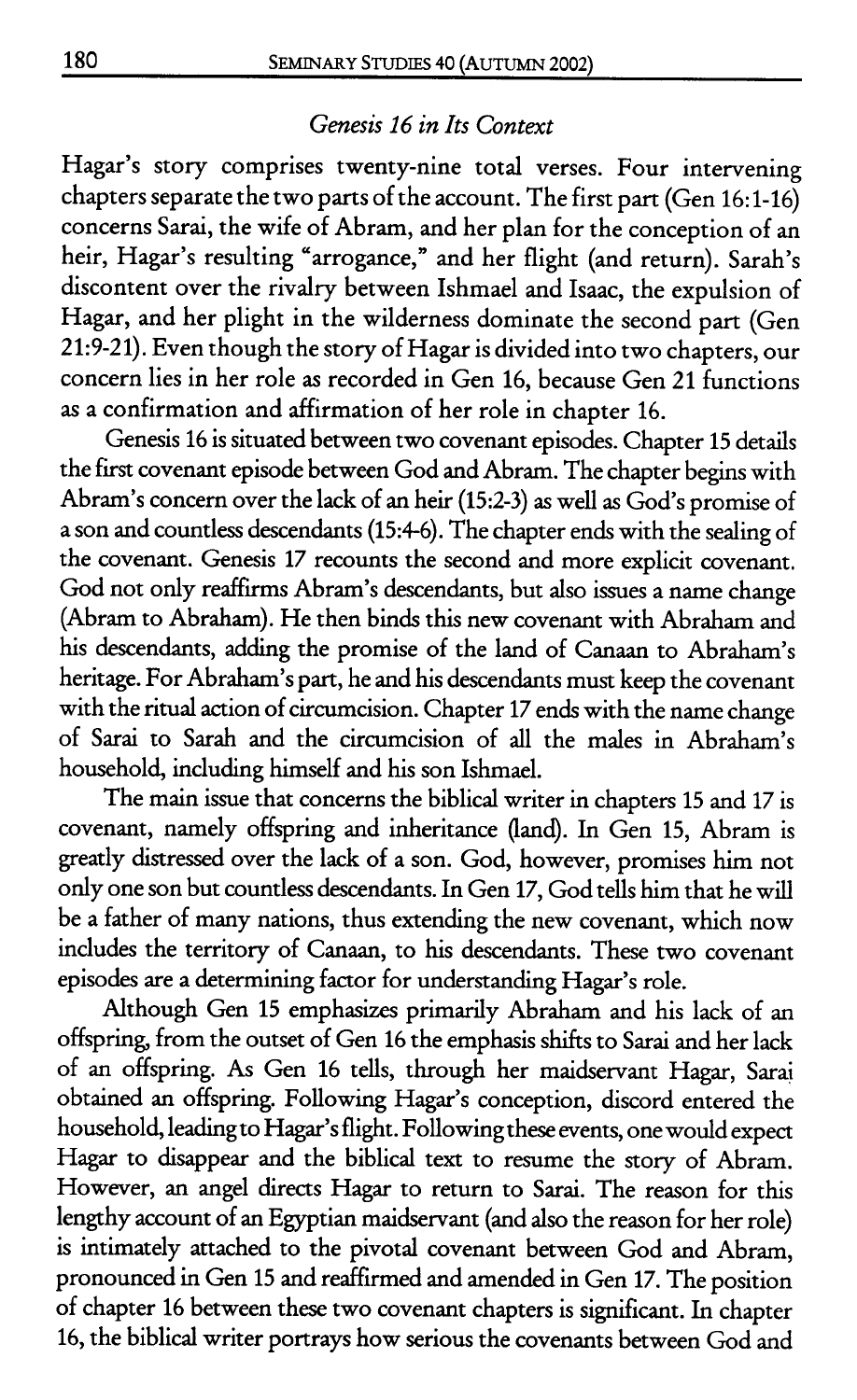Abram are through the story of Hagar and Ishmael. The recorded events of the life of Hagar transpire due to her being the second wife of Abram, a partner in the covenant, and, more importantly, on Ishmael being Abram's firstborn son. Even though Abram has little dialogue and acts passively throughout the chapter, it is because of his covenant with God and his paternity to Ishmael that Hagar is saved (twice) in the wilderness. Even though Ishmael is not to be the covenantal heir of Abram, God still watches over him because of the covenant and because he is an heir of Abram.

#### Genesis *16:l-16*

#### Genesis 16:l

Besides continuing the offspring theme of chapter 15, the biblical writer places the characters of the story in their proper roles through the use of Hebrew syntax. By beginning his narrative with Sarai as the subject, the author emphasizes the significance of Abram's wife. Sarai will continue to act as the main subject throughout the initial episode of this chapter (w. 1-6). In addition, v. 1 begins with the name of Sani and ends with the name of Hagar. In this way, the biblical writer polarizes the two women. Sarai, as the subject of this verse and as the main character of this initial episode, symbolizes authority and domination. Hagar, the object of the verb and possession of Sarai, represents subservience and subordination: "Power belongs to Sarai, the subject of action; powerlessness marks Hagar, the object."<sup>5</sup>

In this context, the biblical writer deemphasizes the role of Abram. The patriarch is mentioned only in a genitive clause appended to the name of Sarai ("wife of Abram"). Genesis 16:1 highlights Abram's lack of an heir from Sarai's point of view. The reader is told of her barrenness, not of Abram's lack of an heir. Abram, who had been the main character in the previous chapters, will remain passively in the background throughout this story. In spite of this secondary role, however, Abram will prove to be extremely important to understanding chapter 16 and the role of Hagar. The mere presence of Abram in this story and the association of the women with this mighty patriarch will determine the events which transpire in this chapter.

#### Hagar's **Identity**

Genesis does not disclose much about Hagar's identity. Most of the information is found in v. 1, where she is introduced by name. The name "Hagar" possesses several extrabiblical cognates, primarily originating from ancient Arabia. Female names include hgr (Palmyrene and Safaitic) and hgrw (Nabataean). A male name, *Hâgir* (Arabic, Minaean, and Nabatæan) is also

<sup>5</sup>Trible, 10.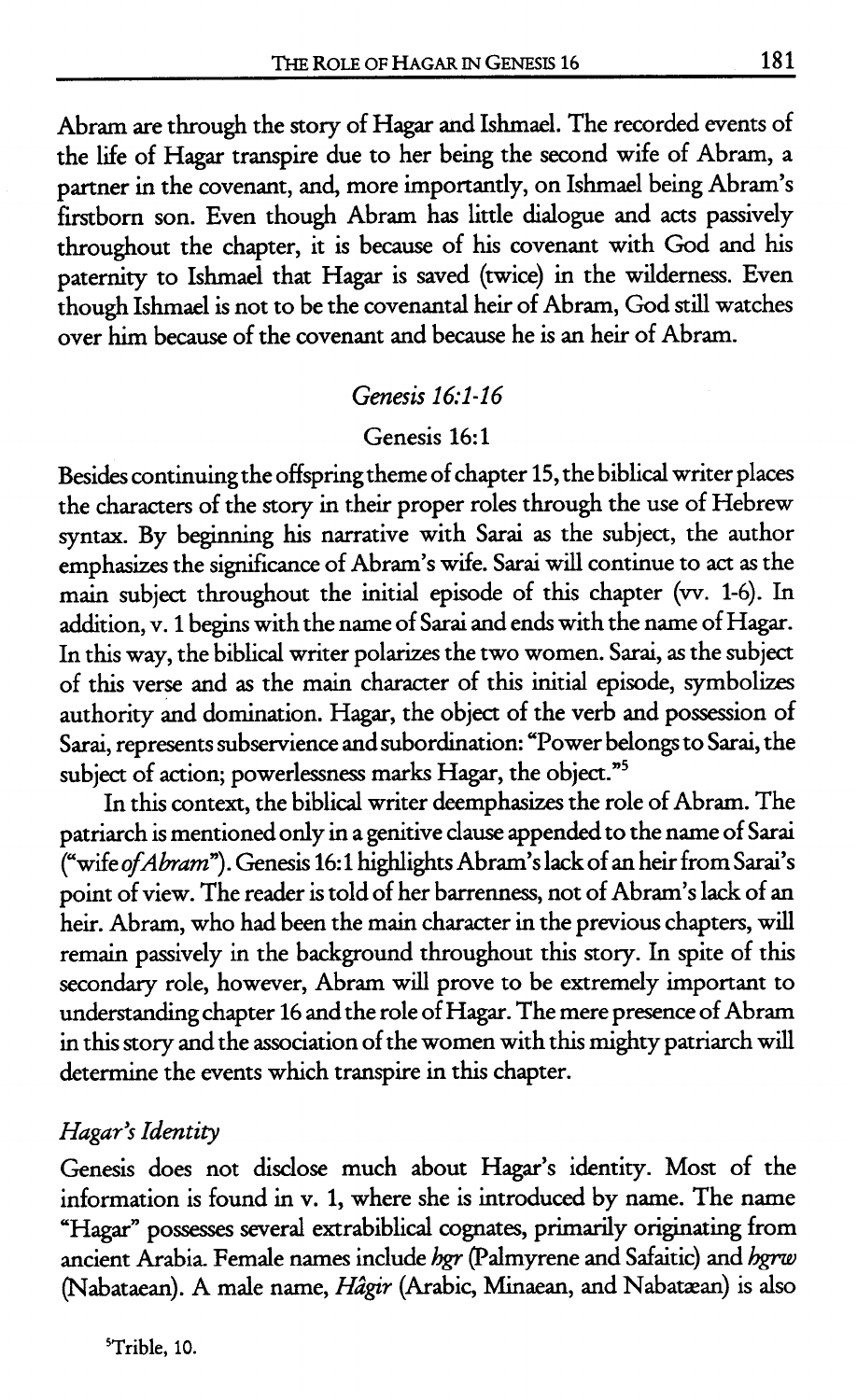attested, but should not be connected to the female name.<sup>6</sup> Although more modern Arabian languages have hajara, "to emigrate," this fortuitous connection to the biblical figure is doubtful.' Another possible connection comes from the Sabean and Ethiopic in the term hagar, meaning "town, city," but originally meaning "the splendid" or "the nourishing."<sup>8</sup>

Other nonbiblical sources provide further evidence for the use of the name of Hagar. **A** cuneiform inscription from Bahrain, dating to the latter half of the second millennium B.C., reports about "the palace of Rimum, servant of (the god) Inzak, the one of A-gar-rum."<sup>9</sup> Another mention of the word "Hagar" comes from an Egyptian hieroglyphic inscription found at the Persian city of Susa.<sup>10</sup> This remark by Darius I (521-486 B.C.) may allude to a country and/or a people. *Hgnu,* a probable variant spelling of Hagar, was associated with a hagrean wearing a headpiece distinctive of central Arabian bedouins. The association between hgrw and hagrean may hint that the "Hagar" of Darius I should be located in eastern Arabia and not the central portion.<sup>11</sup> From the third century B.C., a king of Hagar issued coinage while concurrently trading with the Minaeans and the Nabataeans. Finally, throughout the Middle Ages, Christian and Muslim writers alike employed "Hagar" to denote eastern Arabia.<sup>12</sup>

The biblical figure of **Hagar** has additionally been associated with the Hagrites, who were a small Syrian and north Arabian tribe dating to the Persian and Hellenistic periods (cf. 1 Chron 5:19). This connection, however, is improbable due to the representation of Ishmael as a large north Arabian tribe dating to the eighth and seventh centuries B.C.<sup>13</sup>

Although its cognates point to an Arabic origin, the exact origin and meaning of the name of Hagar is unknown. The biblical text, however, further describes Hagar as an Egyptian (nwn). Scholars have argued for the

**6E. A. Knauf,** *IsmaeL. Untersuchungen zur Geschichte Palitstinus und Nordarabtens im I. Jahrtausend v.* **Ch, 2d ed. Abhandlungen des Deutschen Pdaistinavereins (Wiesbaden: Harrassowitz, 1989), 52, n. 253.** 

**7E. A. Knauf, "Hagar,"** *ABD* **(New York: Doubleday, 1992), 3:19.** 

**'Ibid., 18.** 

9K. **Butz, "Zwei kleine Inschriften zur Geschichte Dilmuns," in** *Dtlmun:* **New** *Studies in the Archaeology and Early History of Bahrain, ed. D. T. Potts (Berlin: D. Reimer, 1983),* **117-125.** 

<sup>10</sup>M. Roaf, "The Subject Peoples on the Base of the Statue of Darius," in *Cahiers du Délégation archéologique française en Iran, vol. 4 (Paris: Association Paleorient, 1974), 135.* 

**"Knauf, 144-145.** 

<sup>12</sup>Knauf, 54.

<sup>13</sup>Ibid., 49-53.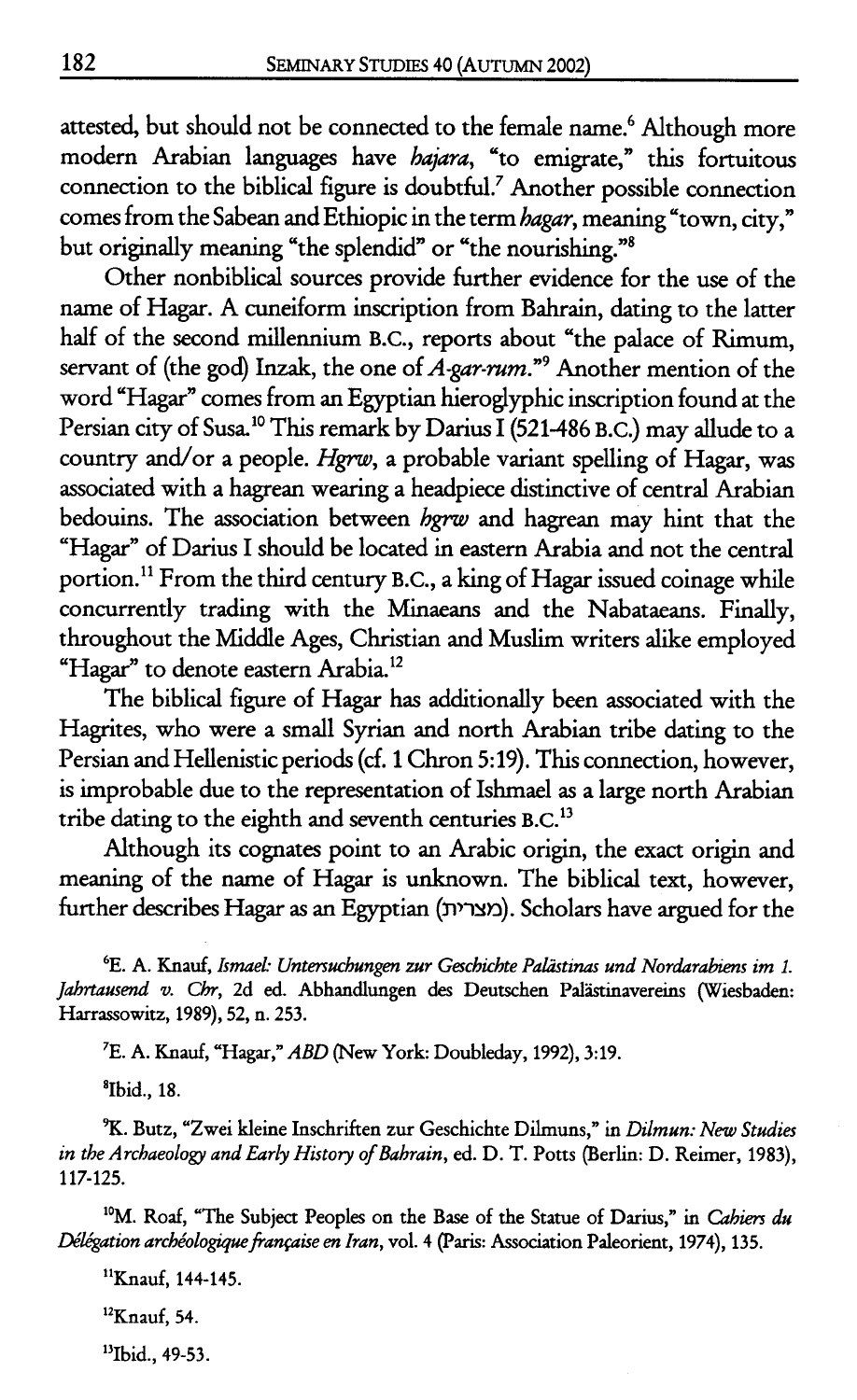intentional **use** of this designation by the biblical writer. E. A. Knauf suggests that this allusion to an Egyptian nationality functions as a "literary device to connect the story in Gen 16 with 12:10-20 (cf. Gen 12:16).<sup>"14</sup> M. Görg, however, asserts that providing Hagar with an Egyptian nationality is the biblical writer's attempt to show opposition to the foreign policy of Hezekiah during the eighth century B.C., $^{15}$  which was directed north toward the increasing power of Assyria rather than south to Egypt. This notion assumes that the story was authored or at least edited during the time of Hezekiah.

Viewed in the contextual flow of the Genesis stories, assigning Hagar an Egyptian nationality may not be unexpected. According to the Genesis narrative, Abram and Sarai had recently returned from a brief stay in Egypt (Gen 12: 10-20). Genesis 12: 16 claims that Abram received gifts from Pharaoh on his departure from Egypt. If Sarai held the social status of a priestess,<sup>16</sup> then her reception of gifts (including female assistants such as Hagar) from Pharaoh is also very plausible.17 In addition, Abram and Sarai lived in Canaan for ten years (Gen 16:3), but Hagar is not mentioned until this point in the narrative. She was not mentioned in the report of objects brought from Ur to Haran by Terah, Sarai's father (Gen 11:31), nor was she given as a present to Sarai at Sarai's wedding (as Zilpah and Bilhah were presented to Leah and Rachel by Laban).<sup>18</sup> Finally, to further strengthen Hagar's Egyptian ties, according to Jewish legend, Hagar is even given the elite social status of being a daughter of Pharaoh<sup>19</sup>-a supposition not supported in the biblical record.

**Hagar,** then, may be assigned an Egyptian heritage with some certainty, even possibly a level of royalty. The biblical writer in Gen **16:** 1 also provides evidence of Hagar's social standing. Not only is she Egyptian, but she is **also**  termed a šifhah (שפחה). To help understand Hagar's role in this story, we must ascertain the social characteristics of a *šifhah*.

### The Meaning of the Term sifhah

The Hebrew language possesses two words similar to *šifhah*, both denoting a human possession. The word *<sup>c</sup>ăbuddah* (עבדה) means "female slave, servant"

<sup>14</sup>Ibid., 18.

<sup>15</sup>M. Görg, "Hagar die Ägypterin," *Biblische Notizen* 33 (1986): 17-20.

**16Cf. S. J. Teubal,** *Sarah the Priestess: The Fint Matriarch of Genesis* **(Athens, OH: Swallow, 1984).** 

<sup>17</sup>L. Ginzberg, *The Legends of the Jews*, *trans. H. Szold (Philadelphia: Jewish Publication* **Society of America, 1909), 108.** 

<sup>18</sup>Teubal, 61, 62.

<sup>19</sup>Ginzberg, 108.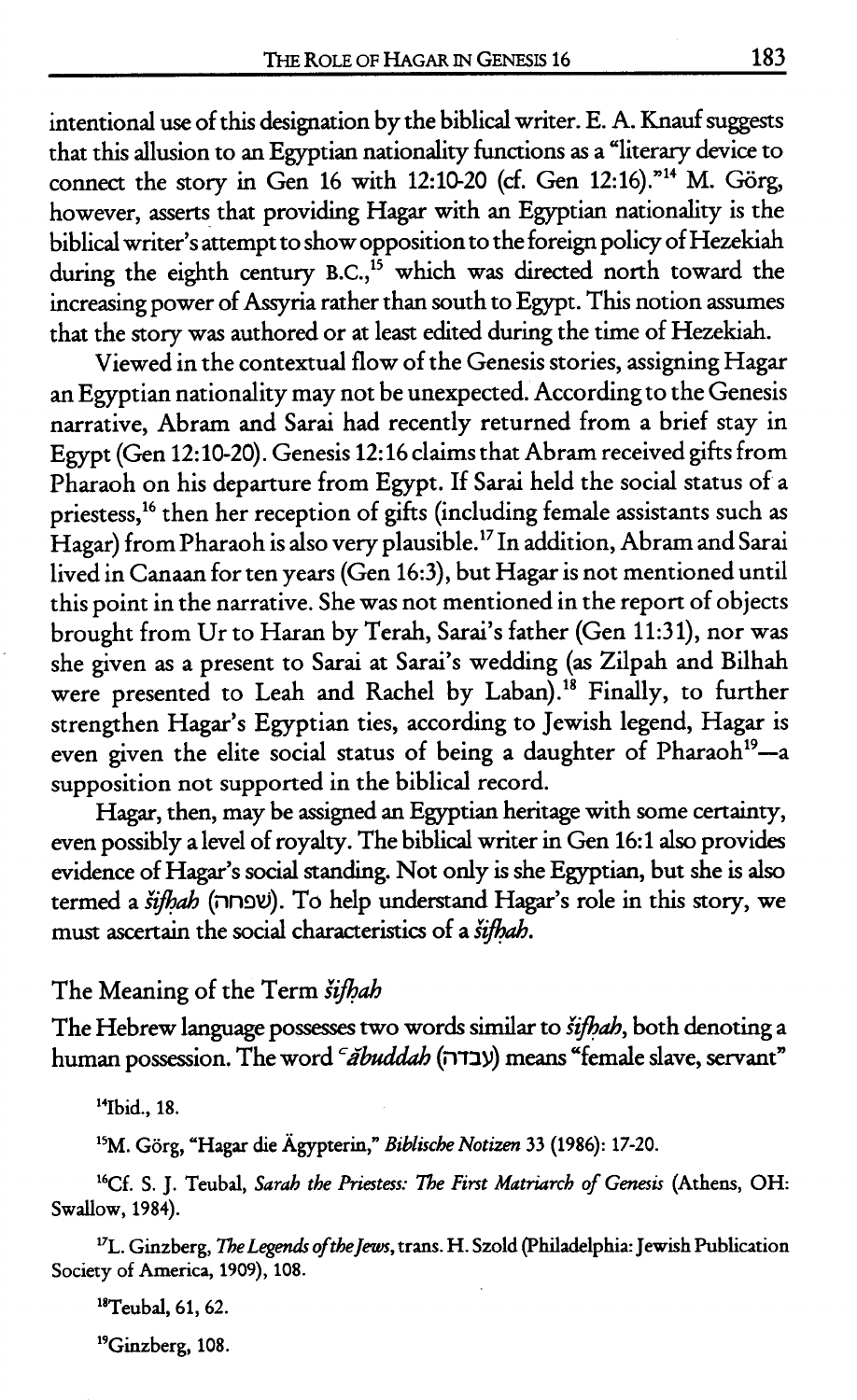in a collective sense. It is used only in Gen 26:14 and Job 1:3, referring respectively to the specifc property of Isaac and Job. In Gen 16:1, Hagar is not referred to as an *Cabuddah*, so to understand her social status only as another's piece of property or as a slave is erroneous.

The other type of servant,  $\partial$  *amah* (אמה), is similar to *sifhah* in that it may be translated as "maidservant." But <sup>2</sup>amah may also possess a more sexual connotation and be rendered as "concubine." To denote specifically the social status and function of a concubine, Hebrew writers had employed the word *pileges* (פלגש). *Pileges* usually appears in a theme of sexual service or with reference to the male owner of the concubine, as in Gen 22:24 with the relationship between Milcah and Nahor.<sup>20</sup> In Gen 16:1. Hagar is not designated as a *pileges* and is not introduced in a sexual situation (although she will function as a surrogate wife). In addition, Hagar is not the property of Abram but of Sarai.<sup>21</sup> Besides these differences, Hagar is termed an 'amah later in Gen 21:lO after her return from the wilderness. Just as she is not simply a slave, Hagar should not be understood as simply a concubine.

The etymology of  $\delta$ ifhah (cf. Gen 16:5, 6, 8) has been a source of mild contention. It has been associated with the verb  $\check{s}$ -fb, "to pour out, shed blood," or understood as the maidservant of the mistress.<sup>22</sup> In later times,  $\delta$ ifhab took on a meaning similar to  $\delta$  amab and referred to a person who is subservient.<sup>23</sup> A better understanding may come from the Ugaritic verb s-f-b, which means "being together" and is related to the Hebrew mispahah ("clan").<sup>24</sup> This connection between  $s$ -fb and mispahah has been questioned, resulting in the translation of sfh as "to join" or "attach oneself to.<sup>25</sup> "In other words, *shiftah* could mean 'someone who joins or is attached to' a person or a clan."26 If Hagar was a gift to Sarai from Pharaoh, this interpretation would be the best fit.

The term *šifhah* is used sixty-two times in the OT. It is usually found

**''See also Gen 256; 35:22; 36:12; Jude 8:31; 19:1,2,9, 10,24,25,27,29; 20:4-6; 2 Sam 3:7; 5:13; 15:16; 16:21, 22; 19:5(6); 20:3; 21:ll; 1 Kgs 11:3; 1 Chron 1:32; 2:46,48; 3:9; 7:14; 2 Chron 11:21; Est 2:14; and Ezek 23:20.** 

**"See Gen 16:2,3,8.** 

**22F. Brown, S. R. Driver, and C. A. Briggs, A** *Hebrew Lexicon of the Old Testament*  **(Oxford: Clarendon, 1951): 1046.** 

<sup>23</sup>Ibid., 51.

<sup>24</sup> Ben Yehudah Dictionary and Thesaurus of the Hebrew Language: Complete International *Centennial Edition* **(New York: Thomas Yoseloff, 1959), 3:7380.** 

**25C. U. Wolf, "The Terminology of Israel's Tribal Organization,"** *JBL* **65 (1946): 47.** 

<sup>26</sup>Teubal, 58.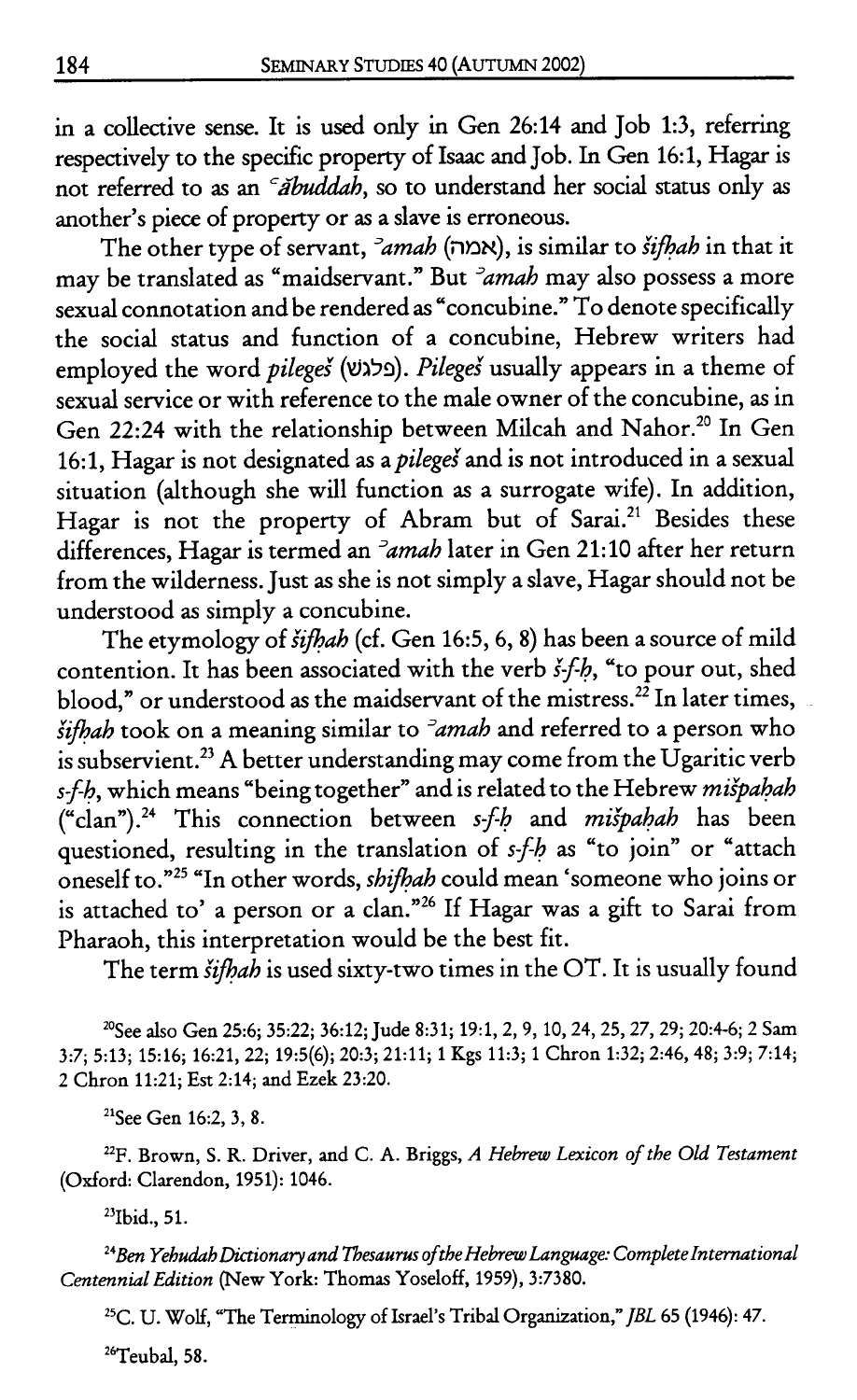in two situations. First, Yijhah may be coupled with *=ebed* **(Y~Y,** "manservant"). In this case, the pair of words is part of a longer list of property, goods, or gifts that may include, for instance, cattle, oxen, donkeys, or camels. Such items were prized possessions of the owner and worth money as well as prestige.

Second, *šifhah* may be used alone in the verse. A better understanding of what a *šifbab* is may be obtained from some of these verses, specifically from Gen 30,32, and 33. First, in Gen 30 both Rachel and Leah give Jacob their respective *šifhah* in order to obtain offspring. The sexual service of the *šifhah* is controlled by the mistress, as with Sarai **and** Hagar. As J. Skinner points out: "Hagar is not an ordinary household slave, but the peculiar property of Sarai, and therefore not at the free disposal of her master."<sup>27</sup> Second, when each *šifbab* is taken by the husband of her mistress, she is then called an <sup>-</sup>issab **(WN,** "wife"; Gen 30:4, 9). A change in title may hint at some form of contract between husband and wife, as well as achange in the social status of the izfiah. This status change happened with **Hagar** as it did with Bilhah and Zilpah. Third, the union between the *šifhah* and Jacob was perceived as acceptable to God (Gen 30:5,6,18). God's tacit approval of the arrangement provides a certain level of moral legality.

From Gen 32 and 33, several occurrences of the word may add to the understanding of how the *šifhah* fits into the family structure. First, in Gen 32:22, Jacob crossed the Jabbok river with his family. The text mentions that he took Rachel and Leah, as well as Bilhah and Zilpah and his eleven childrep, with the rest of his possessions following behind. Bilhah and Zilpah must have had a higher status in the family, since they crossed the river with Jacob's wives and children before the rest of the household possessions. Second, in Gen 33:l-2 the text describes the manner by which Jacob met Esau. Jacob divided his children among the four women, putting Bilhah and Zilpah and their respective children before Rachel, Leah, and their children. When Jacob meets Esau for the first time (Gen 33:6), each *šifhah* and her children were brought up before Esau prior to the two wives and their children. This arrangement surely indicates a unique familial status for the sifhah.

Thus at the beginning of her story, we know two personal characteristics of Hagar. First, she more than likely possessed an Egyptian nationality. Second, to understand her social standing at the beginning of the narrative solely as a slave or a concubine is incorrect. Had she held either of these social positions, the biblical writer had at his disposal the appropriate term. However, Hagar is consistently called a *šifhah* until later in her story. Other

<sup>&</sup>lt;sup>27</sup>J. Skinner, *A Critical and Exegetical Commentary on Genesis* (Edinburgh: T. & T. Clark, 1969), 258.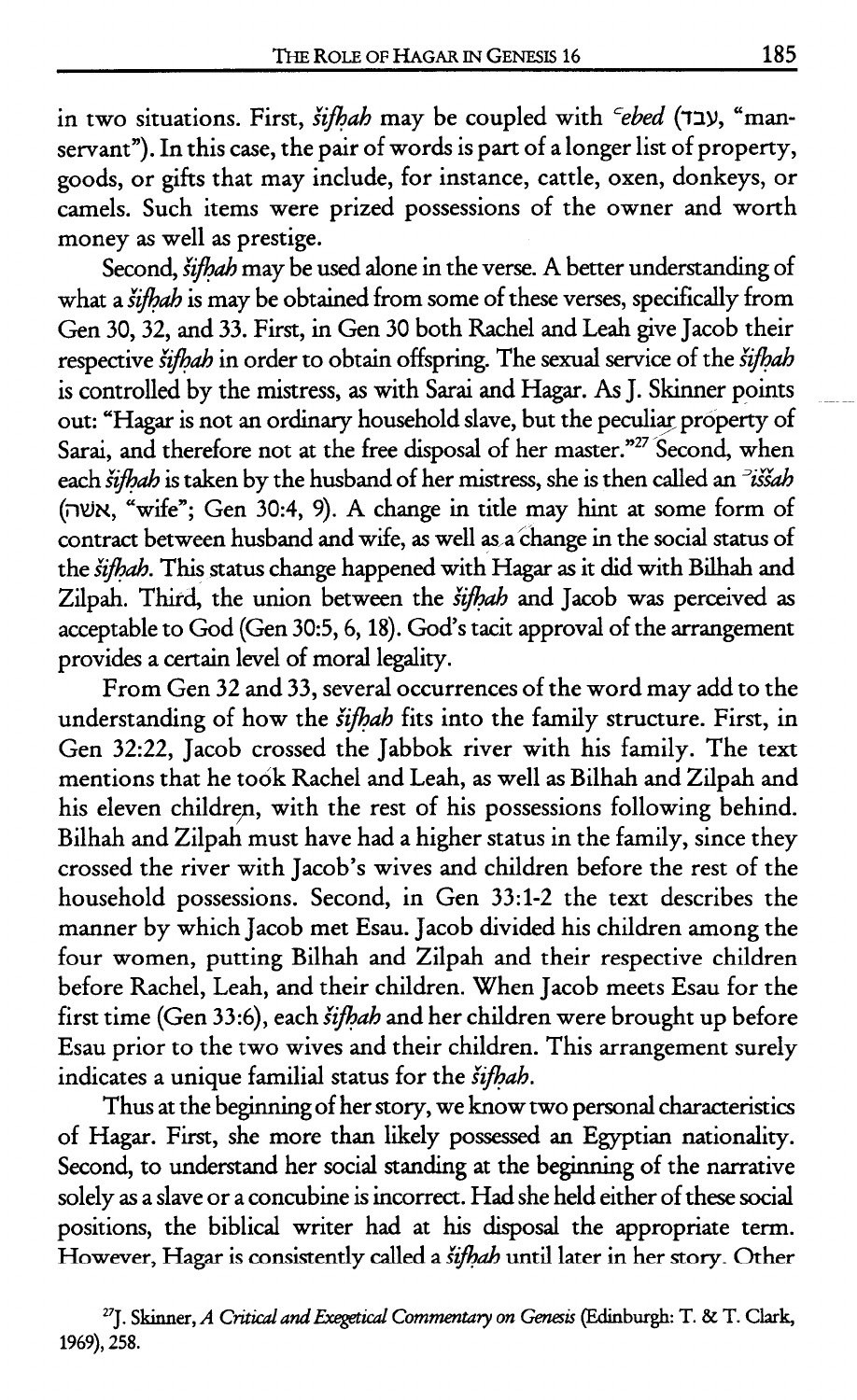instances of the title in the book of Genesis indicate a special family and social status that was held by the *šifhah*. The better way to understand Hagar's social status and her relationship with Sarai in Gen 16:l is to translate the word as "maidservant," understanding that a sexual component is inherent in the word. As Sarai's šifhah, Hagar's sexual services are controlled by her mistress. We may safely assume that **Hagar** had borne no children until this command by Sarai. Only through Sarai's machination does Hagar conceive.

# Genesis 16:Z-6

In v. 1, the biblical writer portrays the polarity between Sarai and Hagar. Sarai is from the family of Abram, while Hagar is from Egypt. Sarai is the wife of Abram, while Hagar is the maidservant of Sarai. The biblical writer inserts Abram between these two women. Following this introduction, Sarai immediately commands action from both Hagar and Abram. She says: "Behold, God has kept me from bearing. Go to my maidservant. Perhaps I can be built up from her" (Gen 16:2a).<sup>28</sup> Similar to Gen 16: 1, Sarai is the subject and, for the first time, the speaker. These are Sarai's frrst words in the Abrahamic narrative.

Two issues regarding Sarai's words must be understood. First, the biblical writer implies that Sarai's concern for an heir is selfish. Sarai, not Abram, worries over her own barrenness. On the surface, her distress seems to echo Abram's worry over a lack of a son in Gen 15:2. The childlessness in chapter 16, however, does not pertain to her husband or to God and the newly sealed covenant. Sarai says: "God has kept me from bearing." Indeed, Sarai's want of an heir is self-motivated. Her desire for an heir is juxtaposed against God's covenant promise to Abram of countless heirs.

Sarai's selfishness is further extended to the result of the union. She gives the reason for her plan as "so  $I$  can be built up from her." Thus, the union between Hagar and Abram and the intent of Sarai's words are not to provide an heir for her husband, thereby fulfilling the covenant in chapter 15. Instead, it is to provide herself with an heir. She intends to fulfill her needs regardless of God's plan.

The second issue is the gender of the child. The only fact mentioned in the story is that Sarai wanted an offspring. In the covenantal-context of chapters 15 and 17, one would suspect that a child should be mentioned and that the said child would be a male to fulfill the covenant. However, only Sarai's concern for a descendant is voiced and that it be resolved through Hagar. The word "child" is not even mentioned. By these two issues, the biblical writer hints that this child conceived through the union of Hagar and Abram will have nothing to do with the covenants

**\*"Unless otherwise noted, all verses of the Hebrew Bible are translations of the author.**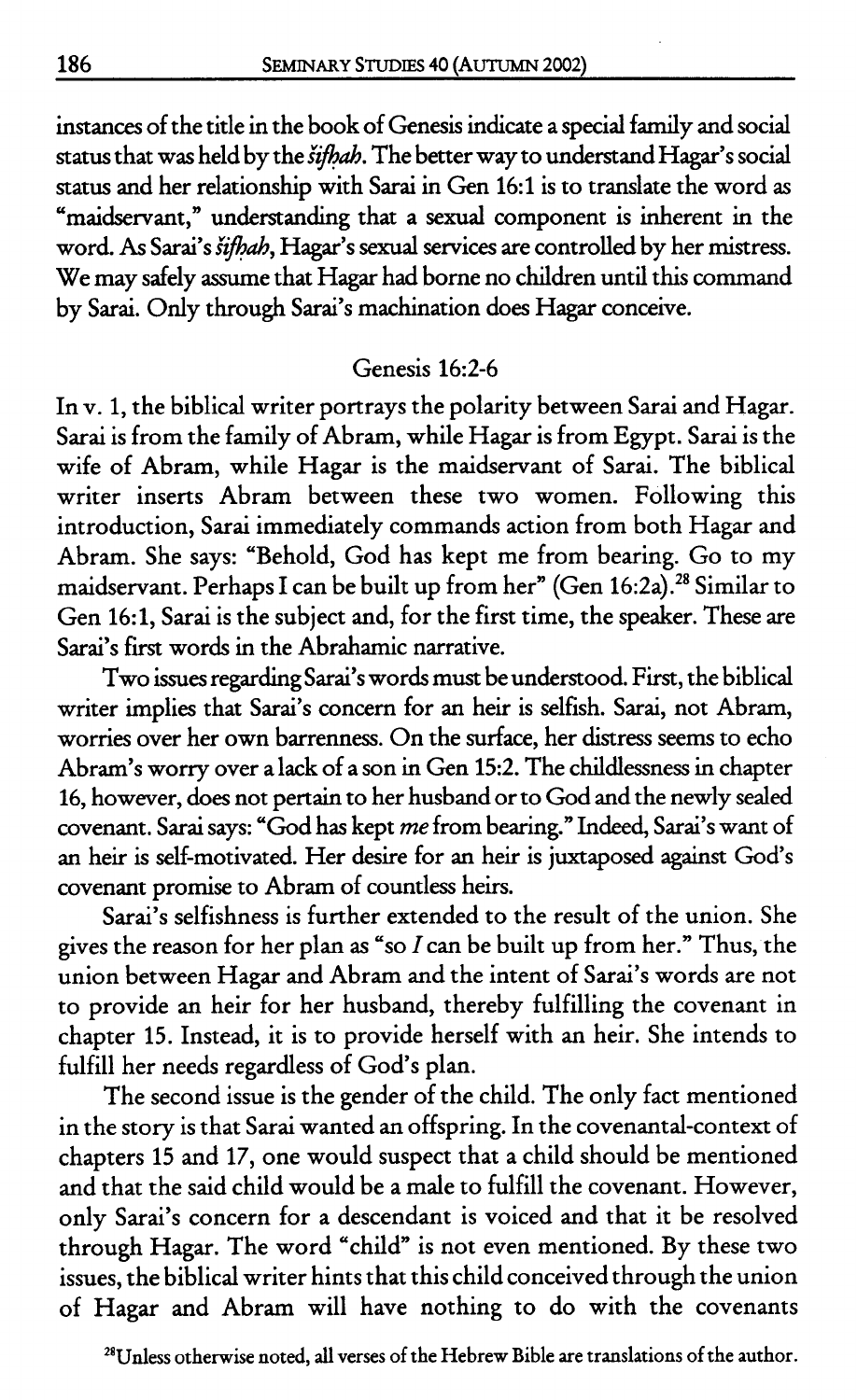mentioned in chapters 15 and 17. The child is planned by Sarai (not God) and will be conceived through Hagar (not Sarai).

Sarai's concern about her lack of an heir and her use of Hagar **as** a surrogate mother are not unique in Genesis or elsewhere in the Hebrew Bible. Rachel possesses a similar concern and solution in Gen 30:3. Rachel voices her distress to Jacob: "Give me children or I shall die!" To avert this crisis, she provides Bilhah, her šifhah, to Jacob so that, in Rachel's words, "I can be built up from her." Not to be outdone, Leah grants Zilpah, her šifhah, to Jacob in order to obtain more offspring. Outside of the OT, the introductory clause of law 146 from the Code of Hammurabi (1728-1686 **B.c.)** provides for such behavior.29

The reason why a wife would be so concerned about bearing children lies in the inheritance of the wife's possessions: "In biblical times children were heirs of their (social) mother's estate apart from that of their father's."<sup>30</sup> Genesis 21:lO hints at this familial structure when Sarah states: "The son of this slave will never inherit together with my son Isaac." Similarly, Rachel and Leah say to Jacob: "Are we still likely to inherit anything from our father's estate? . . . All the wealth that God has reclaimed from our father belonged to us and our children in any **case"** (Gen 3 1: 14, 16).

The inheritance and wealth mentioned in these verses relate to the dowry of the wife. In the ancient Near East, a father must either find a husband for his daughters or give them away **as** slaves.)' Upon finding a suitable mate for his daughter, the father provides her with a dowry (her inheritance) when she leaves his house. The daughter-now-wife brings this property into the household of her husband, but it remains her own, separate from the other property owned by the household. Laws 138, 142, and 149 of the Hammurabi Code suggest this separation:

(138) If a seignior wishes to divorce his wife who did not bear him children, he shall give her money to the full amount of **her** marriageprice and he shall also make good to her *the dowry which she brought from her father's house* and then he may divorce her (emphasis **supplied).** 

(142) If a woman **so** hated her husband that she has declared, 'You may not have me,' her record shall be investigated at her city **council,** and if she was careful and was not at fault, even though her husband has been going out and disparaging her greatly, that woman, without incurring any blame at all, *may* rake her dowry and go off to her father's house (emphasis **supplied).** 

(149) If that woman has refused to live in her husband's house, he shall

 $^{29}$ T. J. Meek, "The Code of Hammurabi," in *Ancient Near Eastern Texts Relating to the Old Testament,* **ed. J. B. Pritchard** (Prmceton, **NJ: Princeton University Press, 1969), 172.** 

<sup>30</sup>Teubal, 115.

<sup>31</sup>T. Frymer-Kensky, "Near Eastern Law and the Patriarchal Family," *BA* 44 (1981): 210.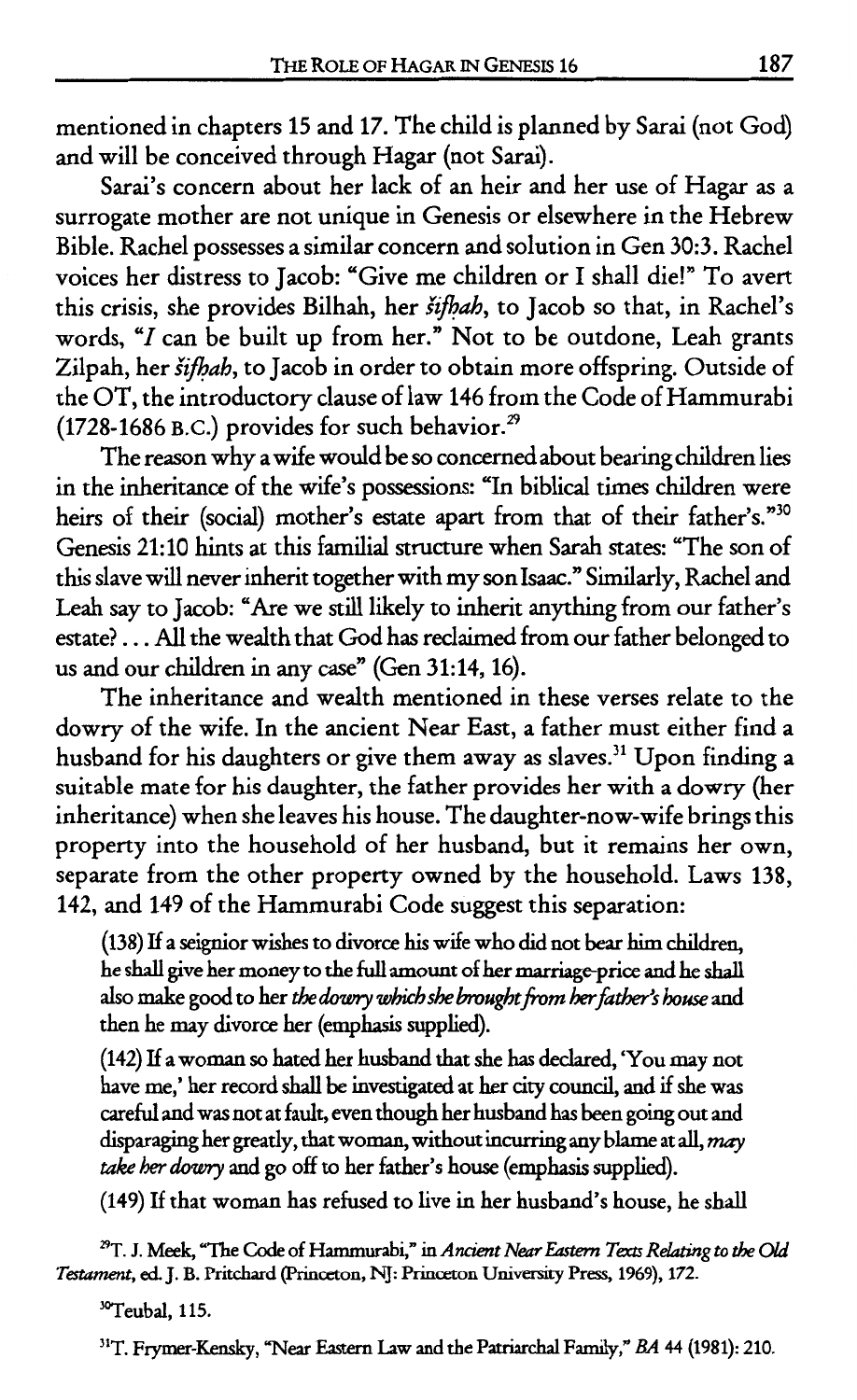**make good** *her dowry to her which she broughtfiom herfather's house* **and then she may leave (emphasis supplied).32** 

Because Sarai was originally from Mesopotamia, we may assume that this was also the case for her. When Sarai had left the house of her father to join Abram, she probably brought with her a dowry. This dowry became the inheritance which she would pass on to her offspring and which formed the basis of her distress in chapter 16. What the inheritance consists of is not reported in the biblical text.

Passing her inheritance on to her children posed a major problem for a barren woman such as Sarai. Rachel echoes Sarai's concern about the lack of an heir for the same reason. According to Gen **30:** 1, Rachel tells Jacob: "Give me children, or I will die!" Without any children to accept her inheritance, Rachel's lineage was in jeopardy: "To Rachel, 'I will die' meant 'my house will die out."<sup>33</sup> A law from the Code of Hammurabi uses the same wording in the idea of "building a house" for passing on inheritance ("if a man has taken an infant, has brought him up, **made** his *house* [emphasis supplied]")?

To further understand a wife's need to pass her inheritance to her offspring, we must briefly examine the family of the ancient Near **East.** The Hebrew word *mt;pahah* stands for both family and household: "These, however, need not be blood-related; nor, in fact, do they necessarily contain husband and wife."35 In the patriarchal-dominated world of the OT, a woman could become a leader of her own household. The offspring "of the women in each unit became the legitimate heirs of the matriarchs."<sup>36</sup> To support this, a law from the Hammurabi Code hints at the passing of the wife's inheritance to her children:

**(162) If, when a seignior acquired a wife, she bore him children and that woman has then gone to (her) fate, her father may not lay claim to her dowry, since her dowry** *belongs to her children* **(emphasis supplied).37** 

According to the Code of Hammurabi, the dowry of the wife remained separate from the property of her husband even in her death.

(167) If, when a seignior acquired a wife and she bore him children, that **woman** has **gone to (her) fate (and) after her (death) he** has **then** married **another woman and she has borne** children, **when later the father has gone** 

**"Meek, 172.** 

<sup>33</sup>Teubal, 60.

**34G. R. Driver and J. C. Miles,** *7heBabylonianLdm* **(London: Oxford University Press, 1955), 2:75.** 

<sup>35</sup>Teubal, 59. <sup>36</sup>Ibid., 61. **"Meek, 173.**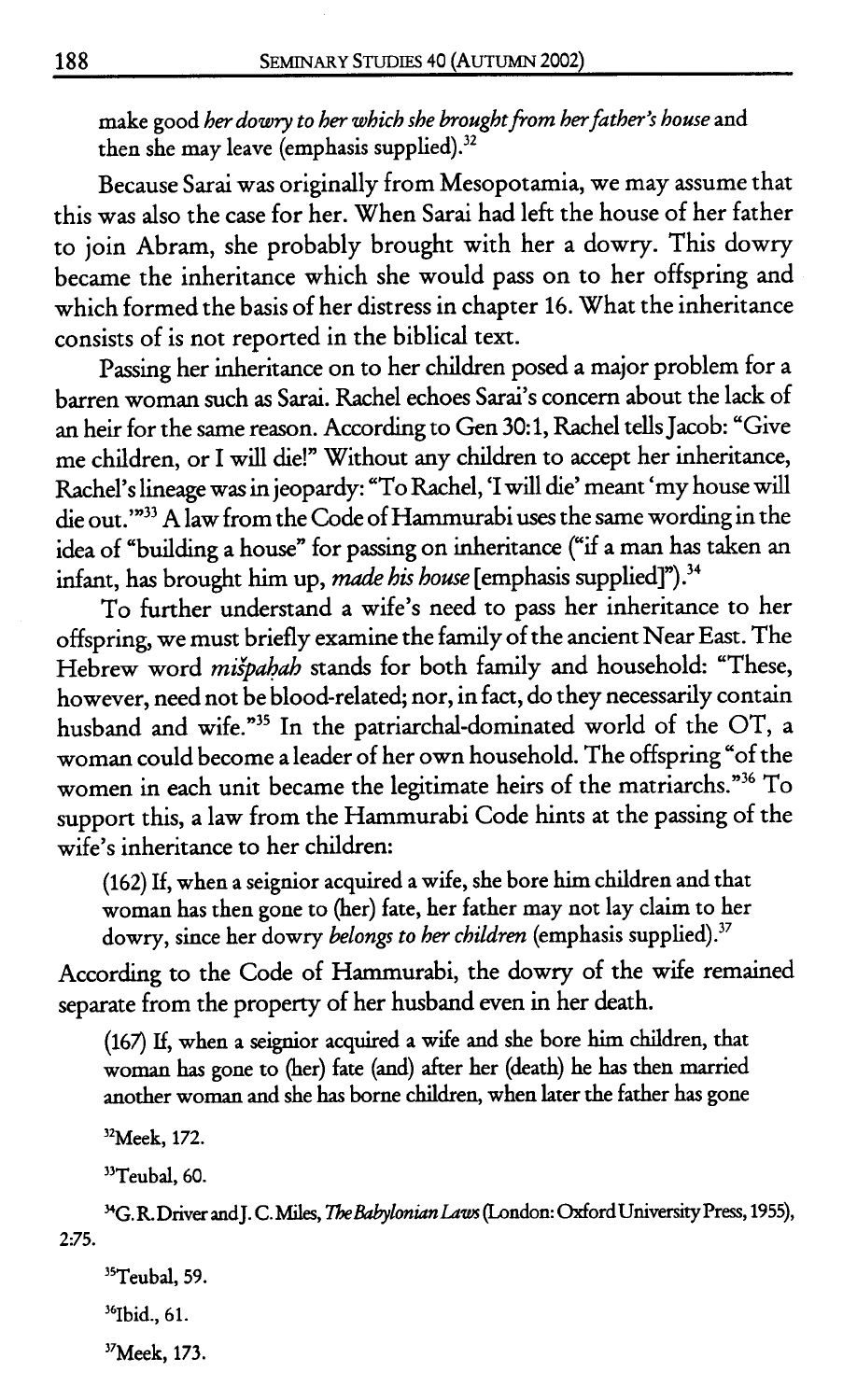to (his) fate, the children shall not divide according to mothers; they shall take the dowries of their (respective) mothers and then divide equally the goods of the paternal estate.<sup>38</sup>

Thus with the beginning of Gen 16, there is a reversal of sorts. Chapter 15 dealt with Abram's concern over a lack of an heir and God's promise in the covenant to remedy the situation. In chapter 16, however, we have Sarai's concern at her lack of motherhood and her plan to resolve it. Her self-motivated and self-centered interests concerning her inheritance led her to decide that through Hagar she will become a mother. On account of this decision, Hagar plays an important role in this story, for she is the *šifhah*, the maidservant, of Sarai. Her life and her sexual service are controlled by Sarai. The biblical writer has Hagar play the surrogate mother. Indeed, all of Hagar's actions and reactions are initiated and dominated by Sarai, the main character in Gen 16. As has been shown, the reason for the use of Hagar as a surrogate mother is not to fulfill the covenant between God and Abram sealed in Gen 15. Rather, Sarai's reason is "so I may be built up from her." Thus, Hagar's initial role is to provide an heir for Sarai and not for Abram. The character of Hagar takes on a more significant religious role in the following verses.

# Genesis 16:2b-4a

The story of Hagar continues with Abram's approval of his wife's plan and the conception of an heir for Sarai (Gen 16:2b-4a). These verses again hint at Sarai's dominance in chapter 16. Just as before, the biblical writer portrays Sarai as the instigator of the main action-she brings Hagar to Abram. Abram, the great patriarch, acquiesces silently and obeys her demand. Hagar, the obedient servant, similarly complies to the command and wish of her mistress. Thus, Abram and Hagar conceived.

Sarai's usage of Hagar is not unusual in the context of the ancient Near East. The Code of Hammurabi (146) provided for such a possibility.

## Genesis 16:4b-6

Throughout w. 2b-4a, Hagar continues to be controlled by Sarai's desire for an offspring and to play the submissive maidservant. But this role of subservience quickly changes in w. 4b-6.

For the first time in the story, the biblical writer allows **Hagar** to react to the situation. Her attitude toward Sarai is altered when she realizes her pregnancy. Instead of maintaining proper social respect for her mistress, Hagar now possesses a disparate view of Sarai and acts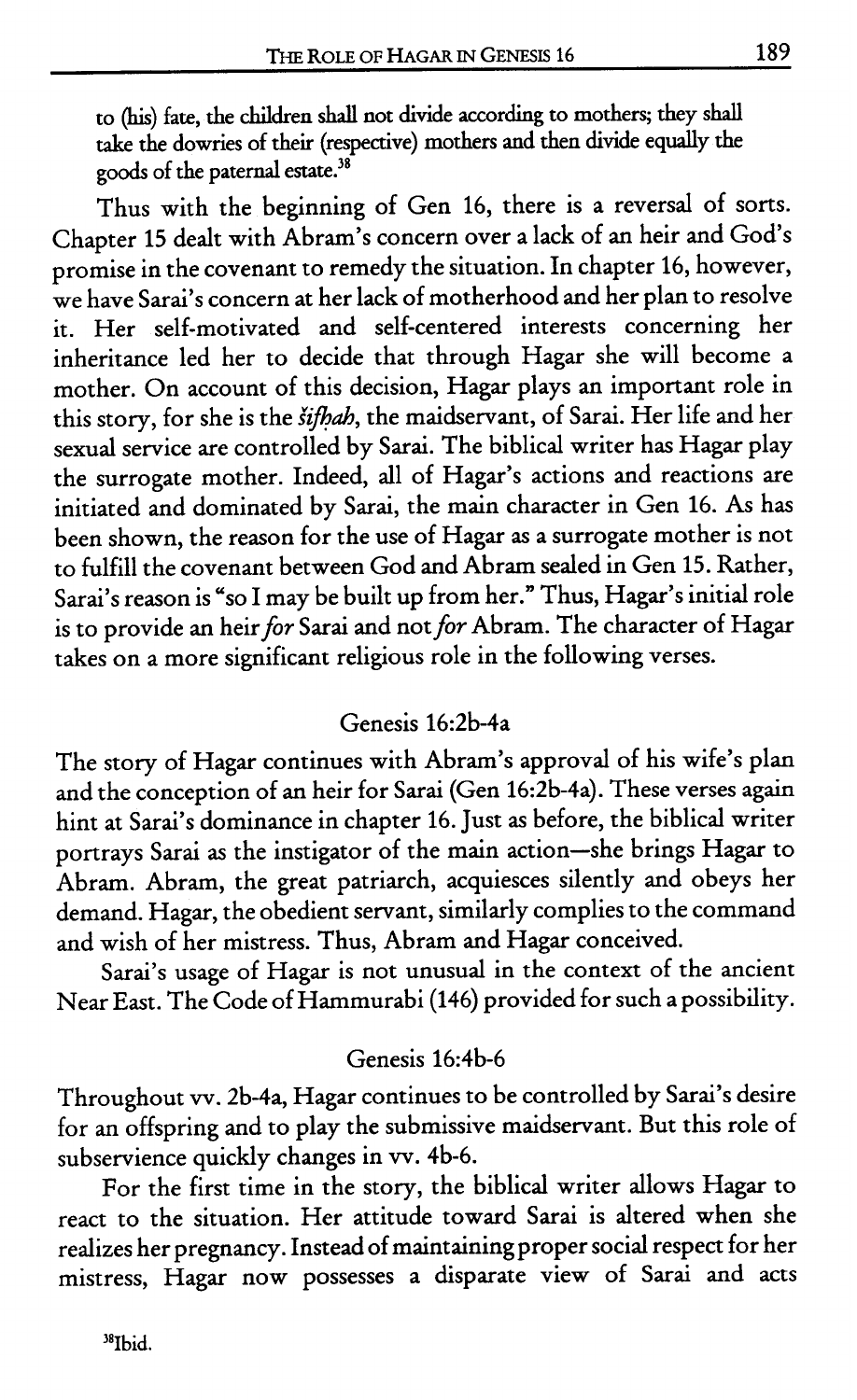differently. The opposite of what Sarai had intended happened.<sup>39</sup> Instead of obtaining an heir for her personal household property, Sarai brought strife, anguish, and competition into her household.

The text is silent as to why Hagar changed her attitude. A law from the Lipit-Ishtar Code may provide some insight:

the secon[d wife3 whom [he had] married bore him [chilldren, the dowry which she brought from her father's house belongs to her children, (but) the children of (his) first wife and the children of (his) second wife shall divide equally the property of their father.<sup>40</sup>

In other words, with her pregnancy Hagar may have realized her improved situation in that her son would now have not only her dowry (of which we know nothing), but would also have a **claim** to Abram's property. In addition to this, Hagar's son would be Abram's first biological son. This position allowed Ishmael to take Eliezar's place in the household.<sup>41</sup>

The text does not tell how Hagar's actions changed nor how she slighted Sarai.<sup>42</sup> In Sarai's eyes, however, whatever the change was, it was sufficient for her to become distressed and upset. Sarai's reaction to Hagar's slight may not be rooted in hatred or contempt toward her maidservant. The problem affecting Sarai may be understood as a reordering of the family structure. $43$ 

Adding a certain amount of confusion to this situation, Sarai blamed Abram for the tension between **Hagar** and herself. Apparently, there was no tension between Abram and Sarai before Hagar's pregnancy, which was Sarai's idea One may assume that Abram was personally involved in changing Hagar's attitude toward Sarai and Sarai found out.<sup>44</sup> By going to Abram with her complaint, Sarai may have wanted Abram to grant Hagar her freedom. A law from the Lipit-Ishtar Code states:

If a man married a wife (and) she bore him children and those children are living, and a slave **also** bore children for her master (but) the father granted freedom to the slave and her children, the children of the slave shall not divide the estate with the children of their (former) master.<sup>45</sup>

In accordance with this law, which would protect herself and her children

<sup>39</sup>Trible, 12.

**5.** N. Kramer, "Lipit-Ishtar **Lawcode,"** in Ancient *Near* **Eustenz** *Texts Relating* **to** *the Old Testament,* **ed.** J. B. Pritchard (Princeton, NJ: Princeton University Press, 1969), 160.

41J. Baker, **Women's Rights in** Old *Tatament Times* (Sat Lake City, **UT:** Signature **Books,**  1992), 89.

"Teubal, 77.

<sup>43</sup>Trible, 12.

Teubal, 77,78.

<sup>45</sup>Kramer, 160.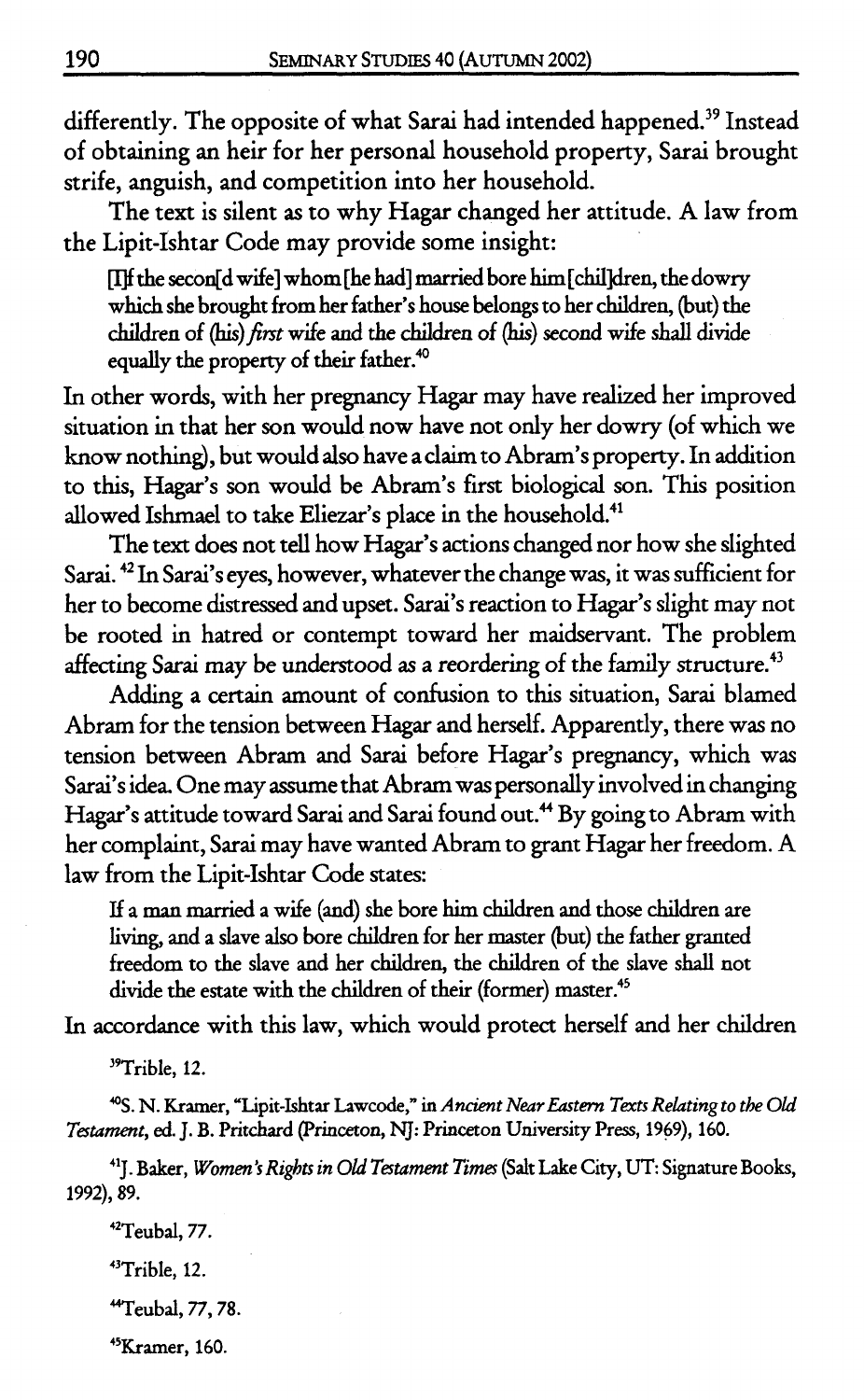from the children of Hagar, Sarai may have found the solution to her dilemma As this law requires the father (Abram) to grant freedom to the slave, Sarai **asks** Abram to do so. But Abram seems to refuse by turning the decision back to Sarai, telling her to do with Hagar as she saw fit. Sarai's hands were tied, and thus she mistreated Hagar.

Finally, we do not know from the biblical text how Hagar was mistreated by Sarai. A law of the Ur-Nammu Code (2112-2095 B.c.) may provide for a similar situation:

**If a man's slavewoman, comparing herself to her mistress, speaks insolently to her (or** him), **her mouth** shall **be scoured with 1 quart of salt.%** 

Although Hagar is not the possession of Abram, this law does illustrate verbal contention between the slave woman and her mistress and its result. Law 146 of the Code of Hammurabi is also consistent with biblical data:

**When a seignior married a hierodule and she gave a female slave to her husband and she has then borne children, if later that female slave has claimed equality with her mistress because she bore children, her mistress may not sell her; she may mark her with the slave-mark and count her among the slaves.47** 

This law provides a precedent for Sarai's action. Thus, Sarai possibly removed Hagar from the role of maidservant with all the benefits of thar position and reduced her social standing to the status of a female slave. This may not have been immediately implemented, **as** the biblical writer still described **Hagar** as **"maidservant" in v. 8.** In **Gen** 21, however, **Hagar** is called <sup>2</sup>amah after her return from the wilderness. Although there are several instances in which *šifhal* and  $\partial x$  and are interchangeable, this change in title may hint **at** a familial, social-status change.

#### Genesis 16:7-14

The account of Hagar continues in Gen 16:7-14 with her flight into the wilderness. Several of these verses, along with Gen 21:1418, have been assigned to a number of sources, including the so-called story of the Desert Matriarch.<sup>48</sup> This may not be the case for two reasons. First, there is no consensus for crediting these verses to the different authors.<sup>49</sup> Second, Gen 16:7-14 logically follows the action of the previous verses, just as Gen 21:14-18 logically fits into that respective plot. Thus, we will

**46J. J. Finkelstein, The Laws of Ur-Nammu," in** *Ancimt* **Nw** *Edstern* **Ta** *R\$mug* **to the Old Testament, d J. B. Pritchard (Princeton, NJ: Princeton University Press, 1969), 525.** 

**"Meek, 172.** 

**"Cf. Teubal, 141-176.** 

**49See, e.g., Dozeman; and Teubal, 142,143.**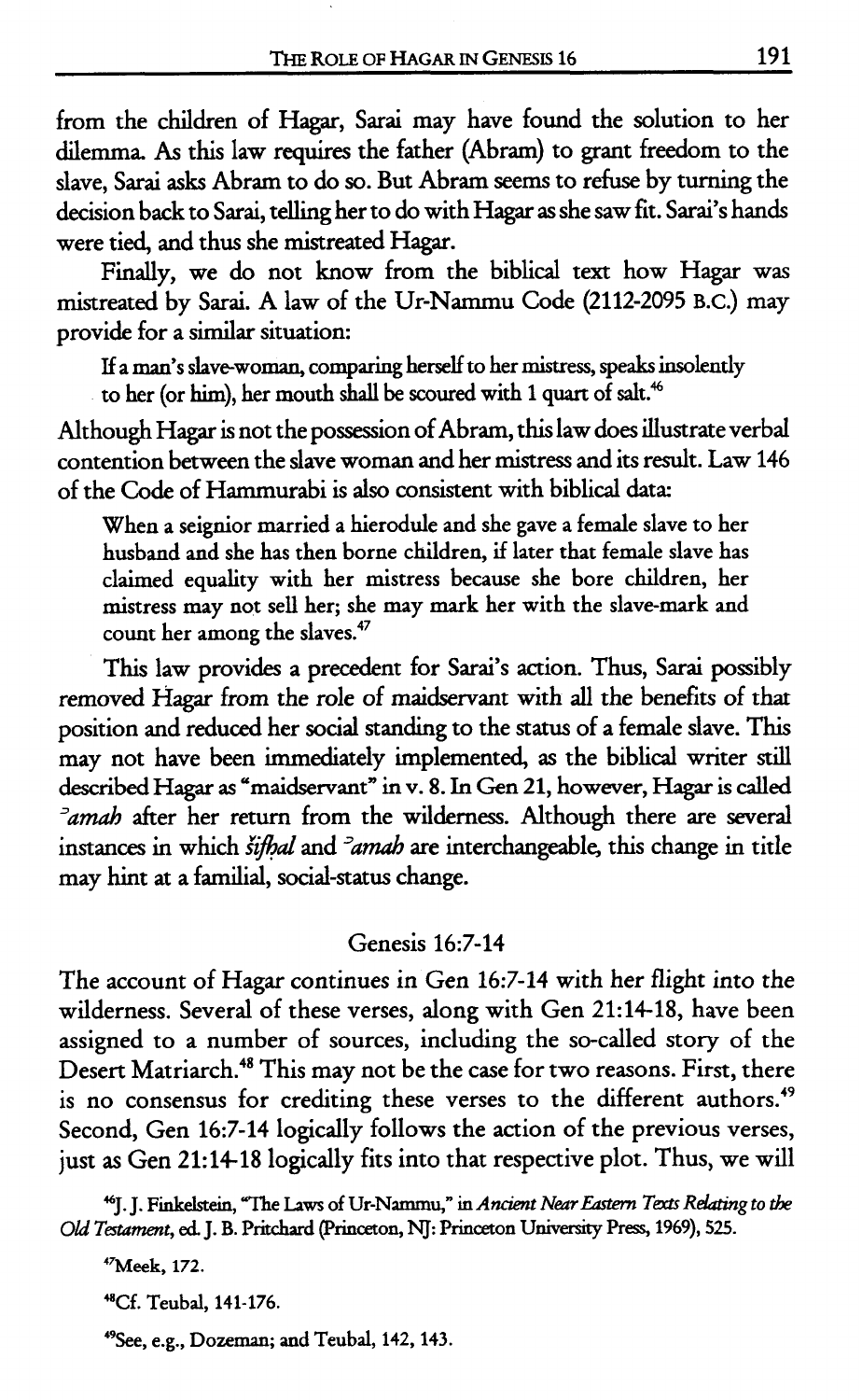assume that the Hagar narrative belongs intact as presented in Gen **16.**  Genesis **16:7-14** describe Hagar's visit by the angel of God:

And the angel of God found her near a spring of water in the wilderness near the spring beside the road of Shur. And he said, "Hagar, maidservant of Sarai, from where did you come and where are you going?" And she answered, "From the face of Sarai my mistress I am fleeing." And the angel of God said to her, "Go back to your mistress and submit under her hands." And the angel of God said to her, "I will greatly increase your descendant so he will not be counted because of the size." And the angel of God said to her, "Behold, you (are) with child and you will bear a son and you will call his name Ishmael, for God heard of your affliction. And he will be a wild donkey of man and his hand against everyone and the hand of everyone against him, and against the faces of all of his brothers he will dwell." And she called the name of God who had spoken to her "You are God of sight," for she said, "Have I now seen the one who sees me?" For this the well is called Beer Lahai Roi, behold, between Kadesh and Bered.

With Hagar's flight from Sarai, the wilderness portion of Hagar's story opens. The biblical text informs us that Hagar arrived at a water spring near another spring on the road to Shur. The exact location of Shur is unknown. Hagar probably rested by a spring located in the eastern part of the wilderness.<sup>50</sup>

After Hagar fled into the wilderness to escape her affliction, the angel of God immediately found and addressed her. The angel, without identifying himself, asked her two questions regarding where she came from and where she was going. Through these two questions, the angel challenged Hagar's past and future-her very existence. Hagar answered the first query by telling him that she was fleeing from her mistress. Without giving Hagar a chance to answer the second question, the angel provided an answer for her. The angel of God commanded Hagar to "go back" and "submit" to her mistress. Hagar, attempting to free herself from bondage, must return not only to the cause of her affliction, but submit to it. While Sarai acted out of self-pity, God overturned the actions of Sarai and Abram without dishonoring either of them.

<sup>50</sup>The wilderness of Shur is also mentioned in Gen 20:1; 25:18; Exod 15:22; and 1 Sam 15:7; **27:s. Gen 20:l states that Abraham settled between Kadesh and Shur after leaving the Negeb. Gen 25:18 says that Ishmael lived in a territory which stretched from Havilah-by-Shur, just outside of Egypt on the way to Assyna. 1 Sam 15:7 reports that Saul began his conquest of the Amalekites at**  Havilah in the direction of Shur, locating the wilderness east of Egypt. 1 Sam 27:8 has David raiding **the Geshurites, Girzites, and Amalekites in the direction of Shur as far as Egypt. These verses suggest that the wilderness of Shur should** be **located just east of Egypt in the northern Sinai Peninsula. The location of Hagar's destination in the wilderness may also** be **gleaned from later**  verses. Gen 16:14 says that the spring is situated between Kadesh and Bered. Although the location **of Bered is still unknown, Kadesh is identified with the site of Kadesh-Barnea.**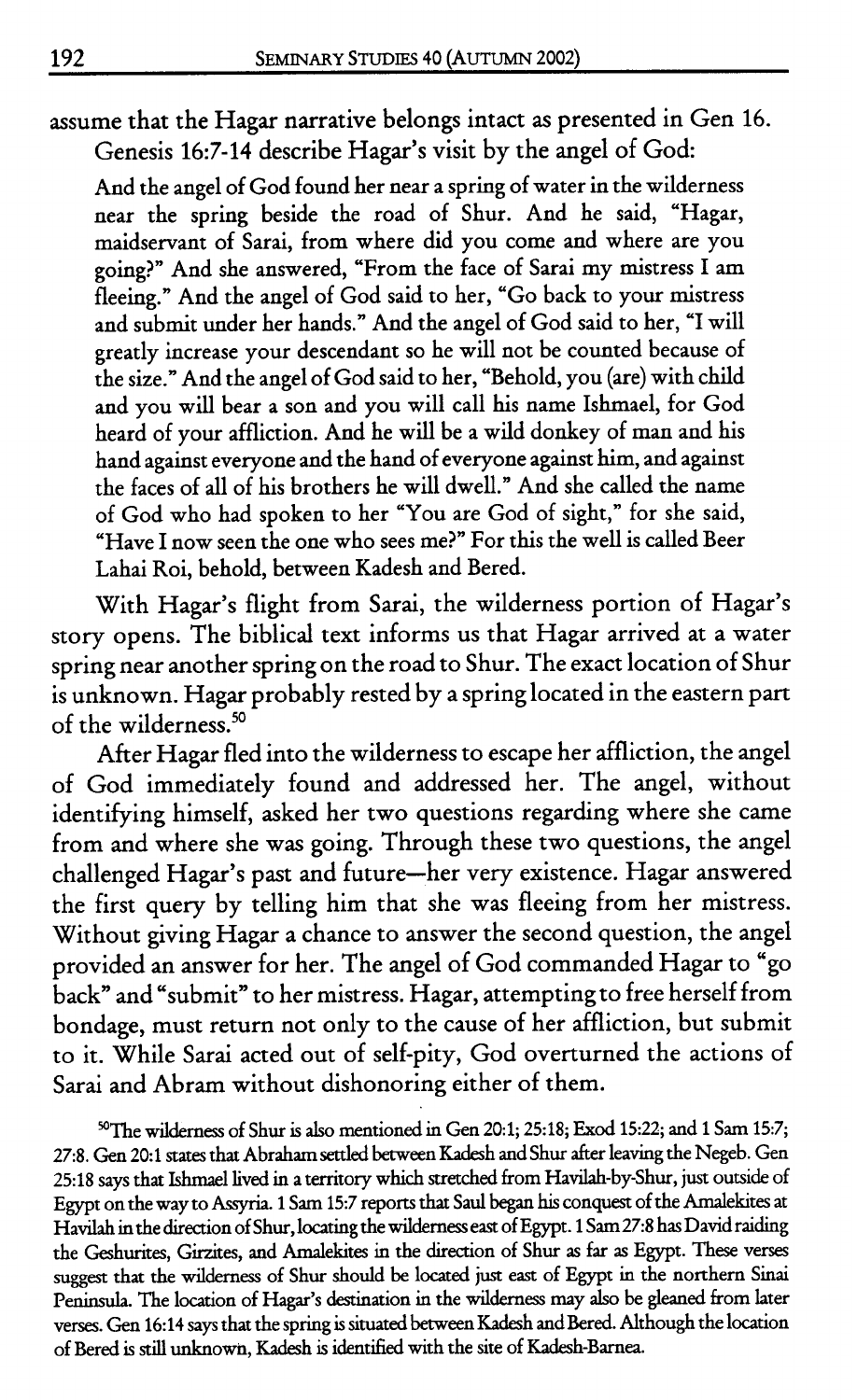Not **all** hope was lost for Hagar after listening to the angel of God. Compensation followed submission. The angel foretold to Hagar that her descendants would be greatly increased. His words (Gen 16:lO) echo the covenant in Gen 155. Here, God promises Abram innumerable descendants, countless as the **stars.** Ironically, what Sarai had attempted to do for herself through Hagar (ensure her own progeny) happens to Hagar.

This promise of descendants seems to be slightly out of place with Hagar in the wilderness sitting by a well. Why does the angel promise such descendants to this Egyptian maidservant? Because this child's father is Abram. In Gen 15, God promises Abram countless descendants. **As** Hagar is the (second) wife of Abram (Gen 16:3) and Ishmael will be his son, God will uphold his covenant with Abram by making Ishmael into a great nation. The biblical writer, in the words of the angel to Hagar, is showing how ardently God is heeding this covenant. No matter that he did not instigate Hagar's conception (Sarai did). No matter that Hagar is not even Hebrew (but Egyptian). A son of Abram is, nevertheless, a son of Abrarn, and, therefore, part of the covenant. The biblical writer is illustrating that by the covenant of Gen 15 God is willing to bless **any** descendant of Abram.

The importance of Abram's bearing on this episode is further enhanced by the fact that Hagar is the only woman in the Hebrew Bible to receive such a promise of descendants.<sup>51</sup> But this promise must not be viewed in terms of Hagar, the Egyptian maidservant of Sarai, but in terms of Hagar, the wife of Abram. It is only because of this association with Abram that this promise is necessary. The biblical writer makes this clear in the second covenant episode where, in Gen **17:20,** God reaffiims Ishmael's heritage only because Abram requested it. Although this promise lacks the ritual sealing action of a covenant, it is immediately followed by a birth announcement.

Hagar is the first female of the Bible to receive such an announcement. Why? The answer may be twofold. On one hand, this announcement **seems**  to add legitimacy to the promise of countless descendants. **As** has been pointed out, the content of the promise is similar to covenants between God and the patriarchs.<sup>52</sup> This promise, however, "lacks the covenant context that is so crucial to the founding fathers."<sup>53</sup> On the other hand, the announcement of Ishmael's birth through the messenger's declaration may serve as a sealing of this promise.<sup>54</sup> Although Hagar already knows that she is pregnant, the announcement affirms it. In her new son, however, Hagar sees both joy and

<sup>51</sup>Trible, 16.

**52See, e.g., Gen 12:1,2; 17:4-7; 26:23,24; 28:13, 14.** 

<sup>53</sup>Trible, 16.

**540ther announcements include Gen l7:lg; Judg 13:5,7; and Isa 7:14-17. R. W. Neff, "The Annunciation in the Birth Narrative of Ishmael," BR 17 (1972): 51-60.**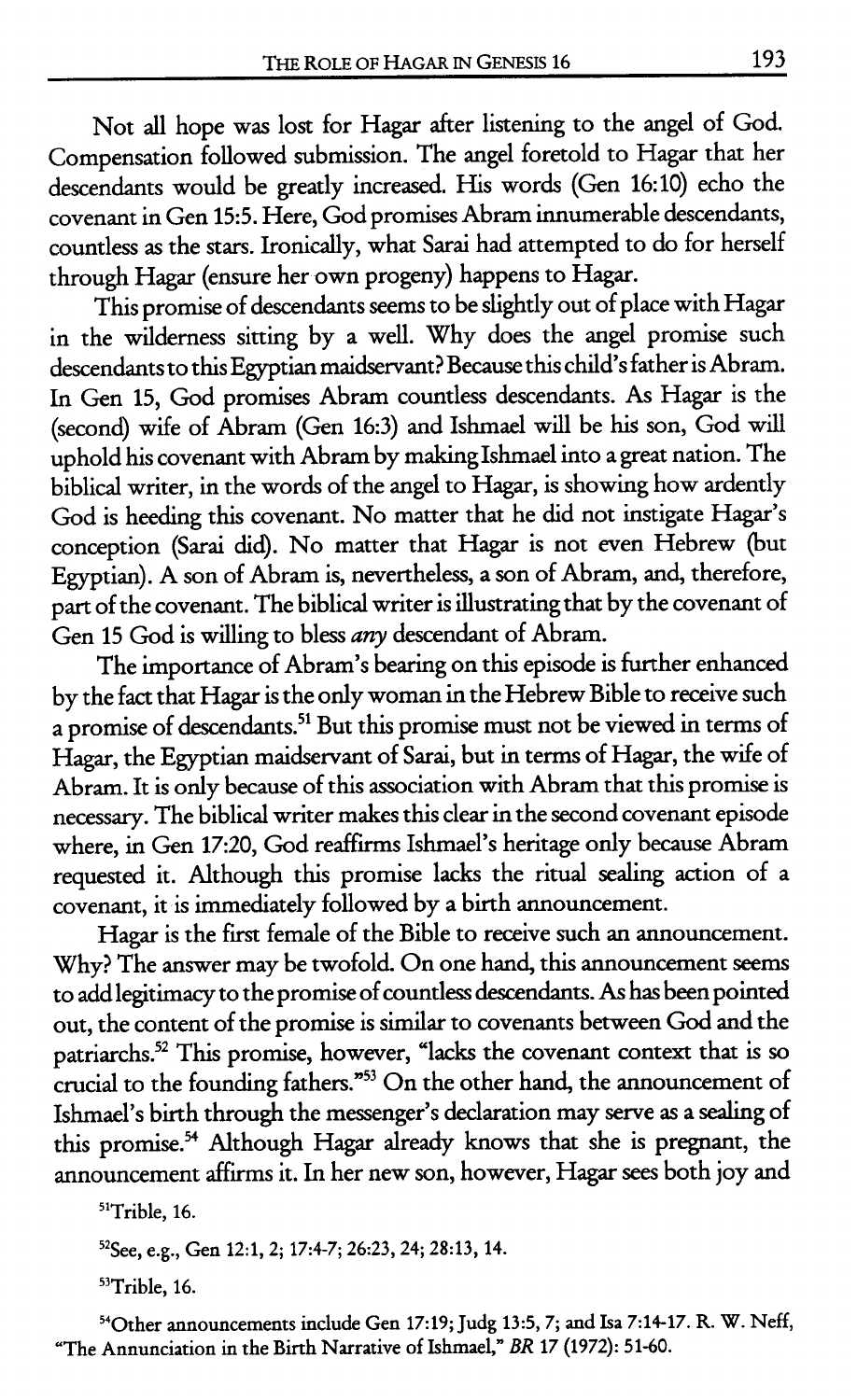sorrow. Although she now possesses a future heritage through her son (she is "built up")-by returning to Sarai, her son will be against his brothers: "Suffering undercuts hope. A sword pierces Hagar's own soul."55 Her anticipated joy is cut short by a certain future of suffering.

This bleak forecast of Ishmael's future may be anticipatory of Gen 17: 19-21, which foretells the future of both Ishmael and Isaac:

But God replied, "Yes, your wife Sarah will **bear** you a son whom you must **name** Isaac. And I shall maintain my covenant with **him,** a covenant in **perpetuity,** to **be** his God **and** the God of his **descendants** after him. For Ishmael too I grant you your request. I hereby bless him **and** will make him fruitful and exceedingly numerous. He will be the father of twelve princes, and I shall make him into a great nation. But my covenant I shall make with Isaac, whom Sarah will bear you at this time next year."

Isaac, not Ishmael, will be the recipient of the covenant of Gen 15 and 17. Not only does the covenant include numerous descendants, but now also the land of Canaan. Ishmael, for his part, will be blessed with descendants only because he is the son of Abram and because Abram requested it.

Hagar does not respond directly to these angelic promises. As an apparent positive response to the angel's message, Hagar names the being who spoke to her. The angel had not provided a name for himself or the deity he represents. Hagar, thus, identified the deity which she encountered at the well with a name.<sup>56</sup>

# Genesis 16: 15-16

Genesis 16 closes abruptly: 'And Hagar bore to Abram a son and Abram called the name of his son whom Hagar bore Ishmael. And Abram was 86 years old when Hagar bore Ishmael to Abram."

This conclusion continues to undermine the character and person of Hagar,<sup>57</sup> as well as to build up the patriarch. First, in keeping with the story, the author silences Hagar in these verses and mentions her by name without an epithet. Second, the biblical writer removes the focus from Hagar and her child (and from Sarai too) by stressing the fatherhood of Abram. This is not strange seeing that Abram is the reason for the importance of Ishmael. Third, Abram names the child. According to the birth announcement, this privilege rested with Hagar, but the biblical

<sup>55</sup>Trible, 17.

<sup>56</sup> The name given by Hagar to the supernatural being is difficult to translate from the Hebrew **and thus has several interpretations. T. Booij, "Hagar's Words in Gen 16:13b," VT30 (1980): 1-7; M. Tsevat, 7he** *Meaning of* **rhe** *Book of Job and Other Bibltcal Studies: Essays on the Literature and Religion* ofthe *Hebrew B&* **(New York: KTAV, 1980), 73-76.** 

<sup>57</sup>Trible, 18, 19.